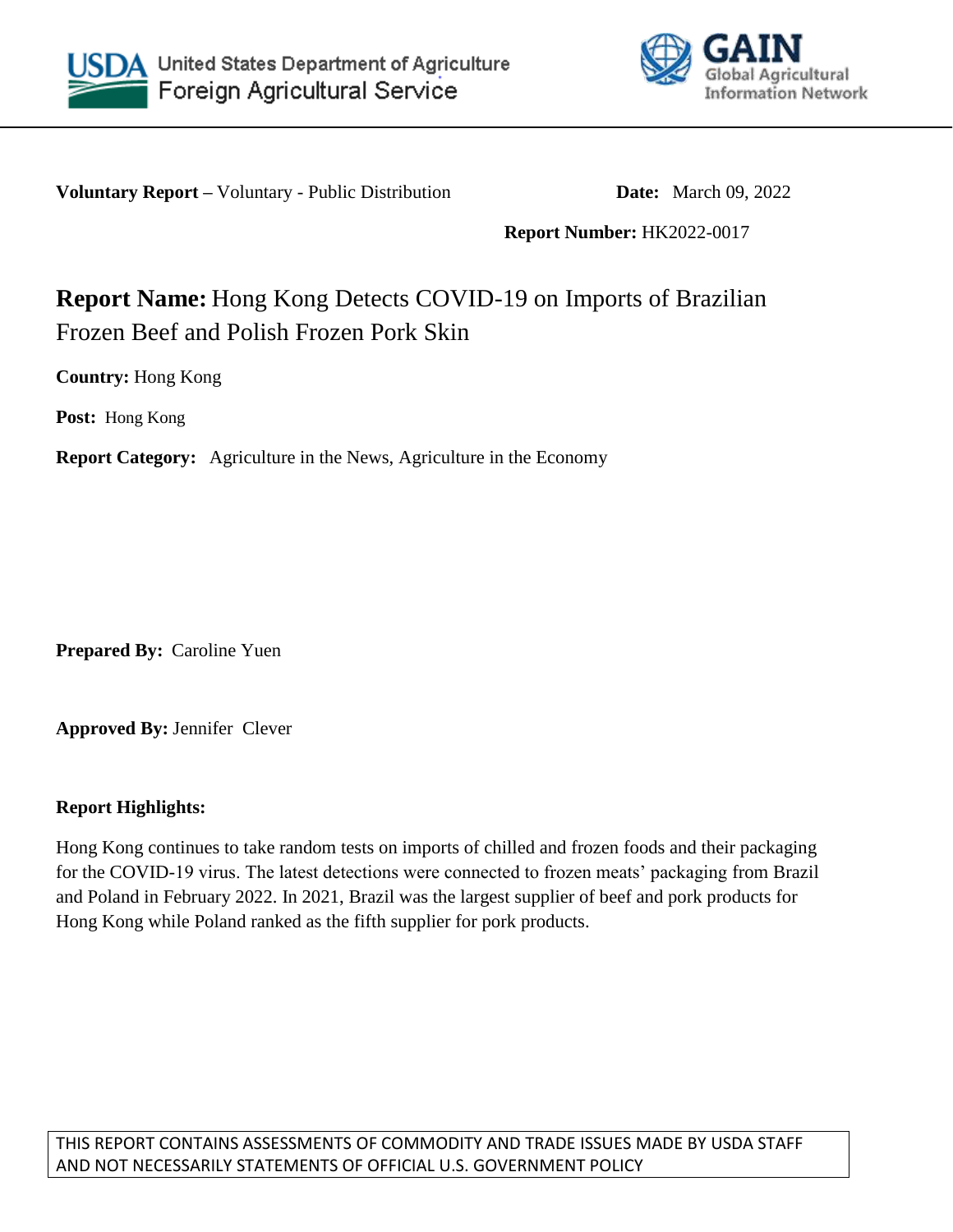Following reports on China's finding of COVID-19 virus-contamination in imported frozen foods or their packaging, in mid-2020, Hong Kong started testing various types of cold chain food imports and their packaging at the point of entry, from different countries/regions. Samples are taken at airport and importers' cold warehouses/storage units.

In late February 2022, the Center for Food Safety (CFS) received testing reports that packaging samples of imported frozen food items were found to be positive for the COVID-19 virus during precautionary testing. Earlier, the CFS collected 36 samples for testing from a batch of around 1,100 cartons of frozen beef (total of around 29 tons) imported from Brazil via sea. Test results showed one outer packaging sample and two inner packaging samples were found to be positive for the virus.

In 2021, Hong Kong's global imports of beef products totaled \$2.7 billion, a drop of 39 percent compared to 2020. Brazil was the largest supplier, providing 39 percent of imports while the United States supplied 20 percent ranking as the second largest supplier.

In addition, the CFS also collected 12 testing samples from a batch of around 300 cartons of frozen pork skin (total of around seven tons) imported from Poland via sea. Test results showed one inner packaging sample was found to be positive for the virus. Both shipments have been stored in warehouses and have not entered the market. The CFS has ordered the respective importers to dispose of the entire batch of affected products. Operators of the concerned warehouses were asked to conduct thorough cleaning and disinfection.

In 2021, Hong Kong's imports of pork products valued at \$1.4 billion, dropping 13 percent compared to 2020. Brazil was the largest supplier accounting for 26 percent, while Poland supplied 5 percent. The United States supplied 3 percent of Hong Kong's total pork products imports.

Since CFS' starting to test imported frozen foods and their packaging against the COVID-19 virus in mid-2020, Hong Kong authorities have collected over 29,000 samples of foods and their packaging for testing. Apart from the samples mentioned above, only the pomfret fish from Indonesia announced in August 2021 ([GAIN Report](https://apps.fas.usda.gov/newgainapi/api/Report/DownloadReportByFileName?fileName=COVID-19%20Testing%20of%20Imported%20Foods%20and%20their%20Packaging%20_Hong%20Kong_Hong%20Kong_10-24-2021)) and cuttlefish slice surface and inner packaging samples from Malaysia announced in November 2021 ([GAIN Report](https://apps.fas.usda.gov/newgainapi/api/Report/DownloadReportByFileName?fileName=Hong%20Kong%20Detects%20COVID-19%20Virus%20on%20Frozen%20Seafood%20Imports%20from%20Malaysia%20_Hong%20Kong_Hong%20Kong_11-08-2021)) were found to be positive.

As a matter of practice, during testing, the tested products are held at the warehouse. Only if the tests are completed and the results are negative, then the products are released to the market for sale. The CFS is mindful that importers must pay storage costs if shipments stay at the airport beyond 24 hours. Normally, test results are available within that timeframe. However, exceptions occur only when preliminary test results are inconclusive.

Other related GAIN reports:

[COVID-19 Testing of Imported Foods and their Packaging;](file:///C:/Users/User1/Downloads/COVID-19%20Testing%20of%20Imported%20Foods%20and%20their%20Packaging) [Hong Kong Detects COVID-19 Virus on Frozen Seafood Imports from Malaysia;](https://www.fas.usda.gov/data/hong-kong-hong-kong-detects-covid-19-virus-frozen-seafood-imports-malaysia) [Macau: COVID-19 Testing of Imported Foods and their Packaging](https://www.fas.usda.gov/data/macau-covid-19-testing-of-imported-foods)

## **Attachments:**